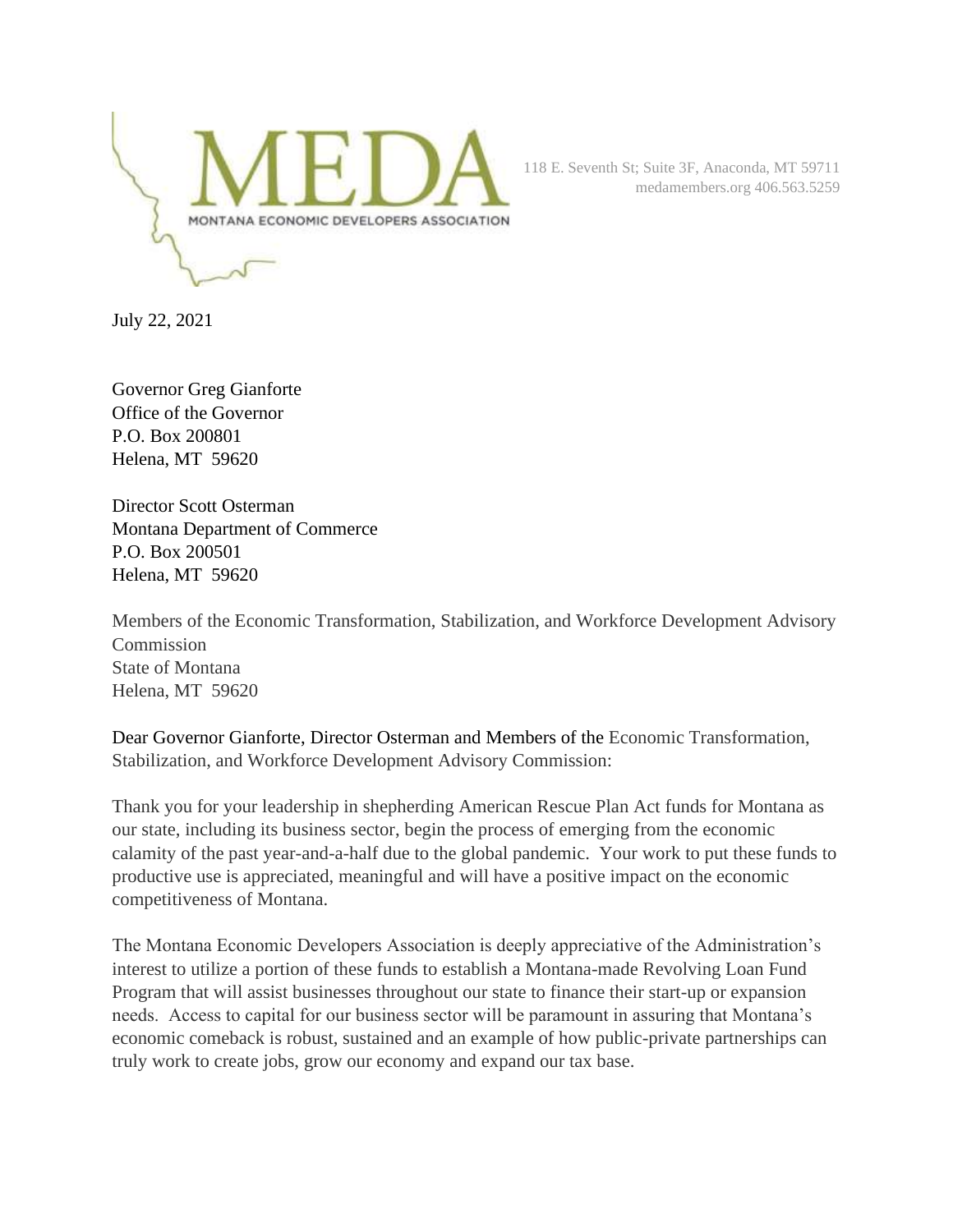There are many solid reasons why an investment by the State of Montana into a Montana-made Revolving Loan Fund Program is a wise use of ARPA funding. In fact, we truly believe that the establishment of such an RLF Program is very likely the best use of these funds for their intended purpose of helping to jump-start our economy and will significantly assist the Administration in realizing the goals set forth in the Montana Comeback Plan.

The reasons we believe establishing this proposed RLF Program will be beneficial to Montana include the following:

- 1) **RLF Funding Bridges the Urban-Rural Divide.** Many traditional economic development strategies do not necessarily lend themselves to rural areas. An active statewide RLF program has the ability to assist entrepreneurs in rural and frontier areas, as well as urban areas, expand existing businesses and help start new ones.
- 2) **RLF Funds Leverage Other Resources.** Montana's economic development practitioners know how to leverage scarce resources to have an outsized impact on growing our state's economy. By having RLFs located in local and regional economic development organizations, these professionals have access to resources such as technical assistance, grant funding and other capital that increase the likelihood that complex projects will be successful.
- 3) **Revolving Funds Continue to Grow the Economy.** The very nature of RLFs indicate that the capital base used to help businesses start-up or expand will continue to be available for other ventures in the future as loans are repaid.
- 4) **RLFs Provide Gap Financing Through Partnerships with Banks.** Often times traditional bank financing simply is not available to cover the needed expenses for every business start-up or expansion project. Because of this, Montana's RLFs often provide much-needed gap financing to fill the void between project cost and bank financing, making projects happen that otherwise would not be feasible. Many of Montana's RLFs include bank financing for up to 70% of the loans in the overall portfolio.
- 5) **RLFs in Montana are Professionally Managed.** Our state's economic development community has done an outstanding job of assuring that organizations that manage RLFs have the necessary internal capacity to operate professionally. This protects the corpus of the funds, promotes best practices and guarantees high-level underwriting. Many of Montana's RLF Loan Officers are certified Economic Development Finance Professionals through the National Development Council.

In crafting the outlines of this newly proposed RLF Program, we also firmly believe that the quickest way to get these funds to Main Street and into the hands of Montana entrepreneurs is to grant these funds to existing economic development organizations, who would then lend them to businesses needing the capital to start-up or expand. The economic development organizations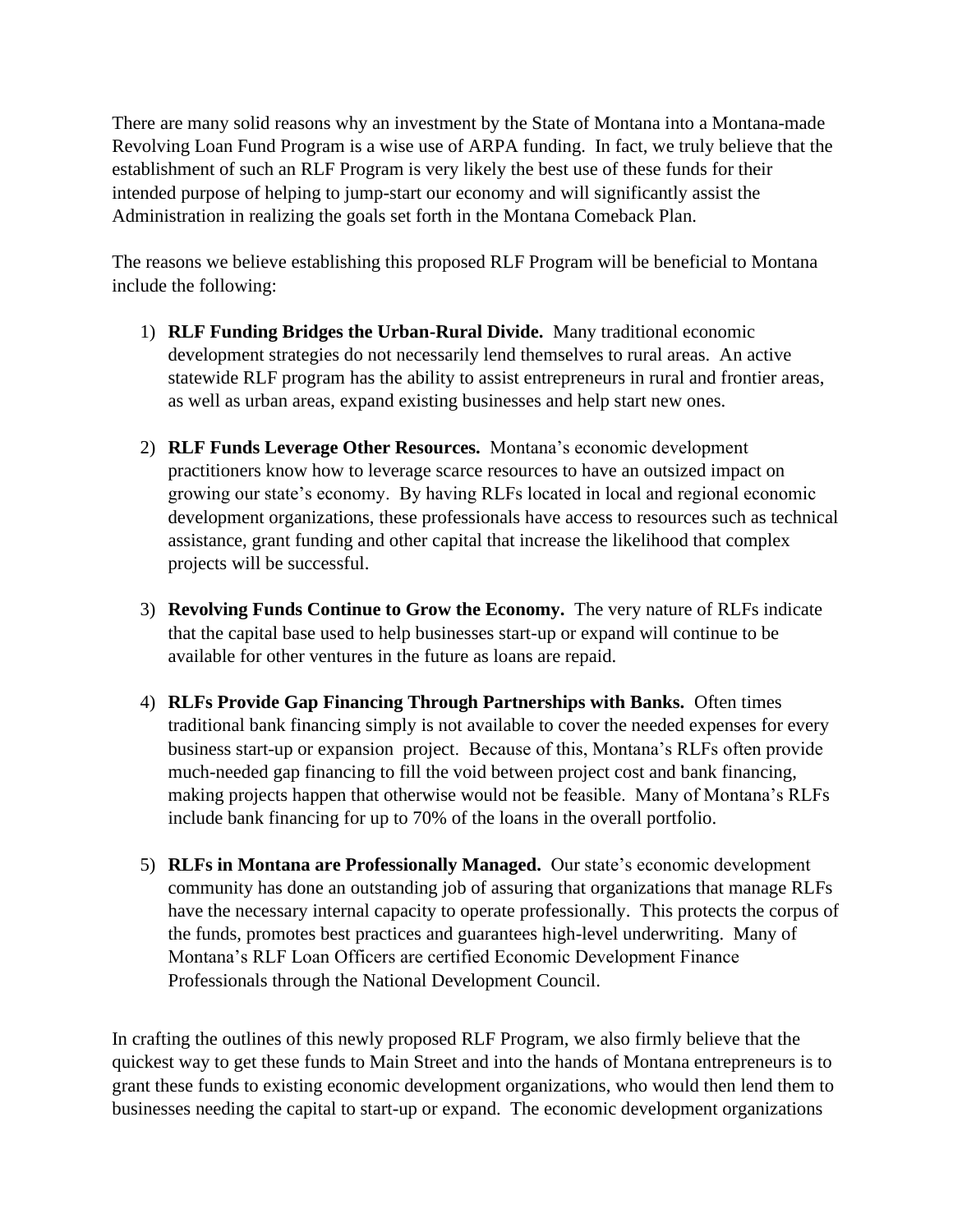operating locally or regionally would be accountable to the State of Montana for all necessary reporting requirements.

We strongly believe that investing in Revolving Loan Funds through Montana's nonprofit local and regional economic development organizations is a fiscally prudent, dynamic way of promoting economic growth and diversification, job creation, entrepreneurism and the expansion of our state's tax base.

We applaud the Gianforte Administration for proposing this RLF Program for consideration by the Economic Transformation, Stabilization, and Workforce Development Advisory Commission and look forward to working with our state government partners to both shape and implement the Program, all with an eye toward our mutual goal of expanding economic opportunity for Montana.

Please count on MEDA as strong supporters of this effort, and we stand ready to assist however possible with its implementation.

Best regards,

Brian K Obert

Brian Obert Montana Business Assistance Connection Joe Willauer, Butte Local Development

Rul Edwards

Rick Edwards NorthWestern Energy

Paul Tuss Bear Paw Development Corp.

Christy Cummings Dawson Montana West Economic Development Flathead Co Economic Development

and Headwaters RC&D

Sarah Converse Salah Converse<br>Sweetgrass Development Tracy Montone Coop

Flfcher

Russ Fletcher MATR.net Brett Doney

Leslie Messer

Leslie Messer Richland County Economic Development

Steve Arveschoug Big Sky Economic Development Authority

Leayert

Montana Cooperative Development Center

MV

Great Falls Development Authority

## *Julie Foster*

Julie Foster Ravalli County EDA